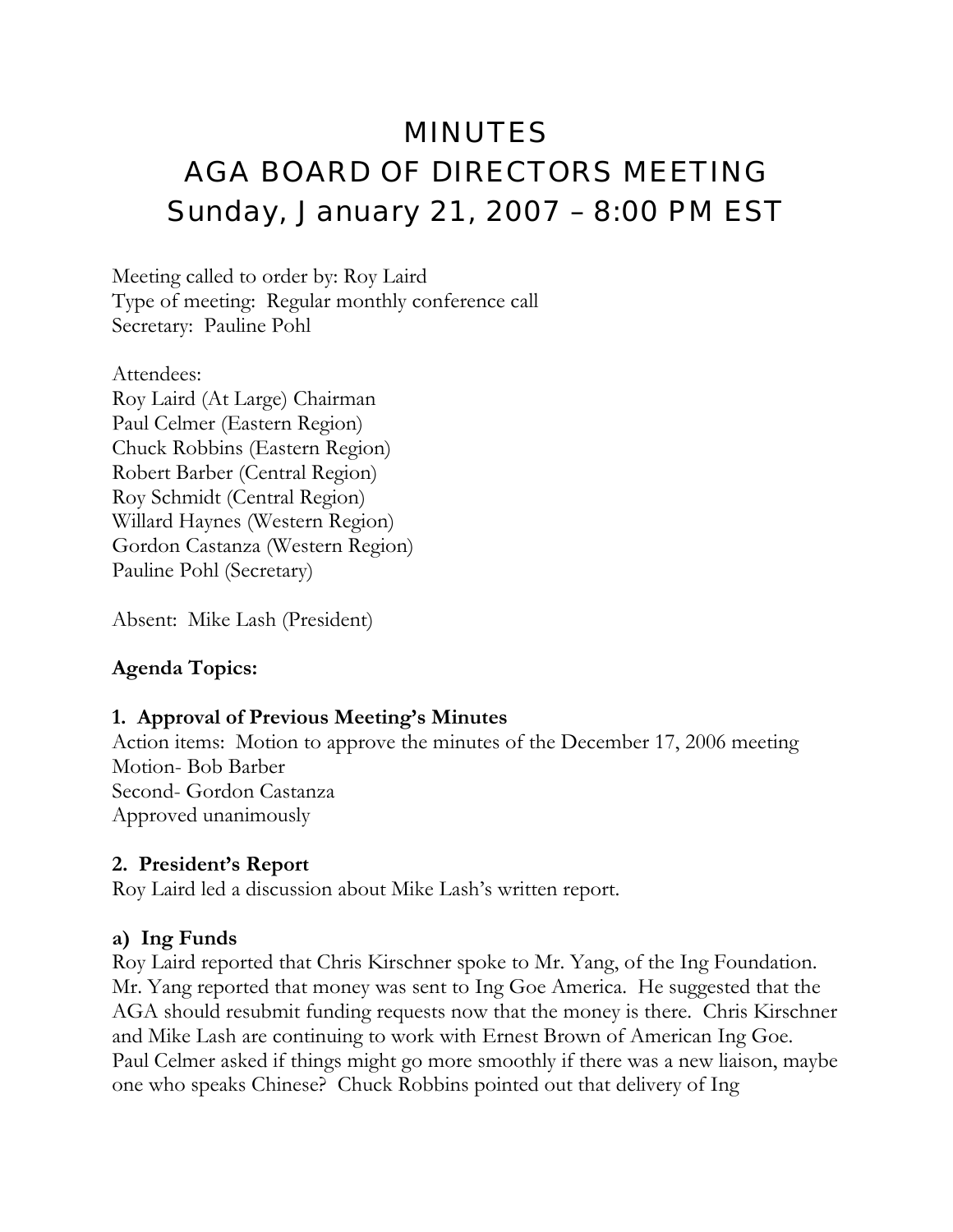Foundation support got less reliable after the move to an elected board, with Chris Kirschner being the first President. Roy said that Chris and Mr. Yang know each other well, having met together face-to-face several times at International Rules meetings sponsored by the Ing Foundation where Chris has represented the US. He is not opposed to bringing someone else in, but unless it's someone who is already familiar with the issues and history, and personally known to Mr. Yang, it will take time to become effective."

# **b) US Youth Go Championship Qualifiers**

Roy Laird reported that six qualification tournaments are scheduled and we are looking for two more, so there could be two winners from each venue to fill the 16 seats for the finals at the Seattle Go Center over Memorial Day weekend. \$12,000 is budgeted to pay for the final.

Bob Barber asked if the glitches had been worked out with the time controls, whether to use Ing Goe rules, etc. Chuck Robbins said that if we hope to get Ing Foundation funding to support the tournament, we should use Ing rules. Gordon Castanza said he has already printed fliers for his tournament in March, and since there was no promise of funding, he didn't include Ing rules as part of the tournament announcement. Willard Haynes said that last year, we funded events that would have been funded by Ing Foundation money in the past using surpluses from previous years and we got reimbursed for those expenses. We should continue to use Ing rules as long as we are using Ing donation surpluses or are hoping to get support from the Ing Foundation after the events.

Chuck Robbins made a motion, "The Board should instruct Mike Lash to get a consistent set of tournament parameters including use of the Ing rules and ask Nicole Casanta to communicate them officially to tournament directors."

Paul Celmer seconded the motion.

The Board voted 6-1 to approve the motion. (Bob Barber was opposed.)

# **c) Free Chinese Go Sets**

Roy Laird reported that it looks like the AGA will get the free go sets and will only have to pay for storage and shipping. Gordon Castanza will store them on the west coast for free and the east coast supply will be stored at Chuck Robbins' warehouse for a fee. Willard Haynes asked if there appear to be any strings attached to the donation. Roy Laird said there are no requirements other than to pay for shipping and storage of the sets.

# **d) New Initiatives for 2007**